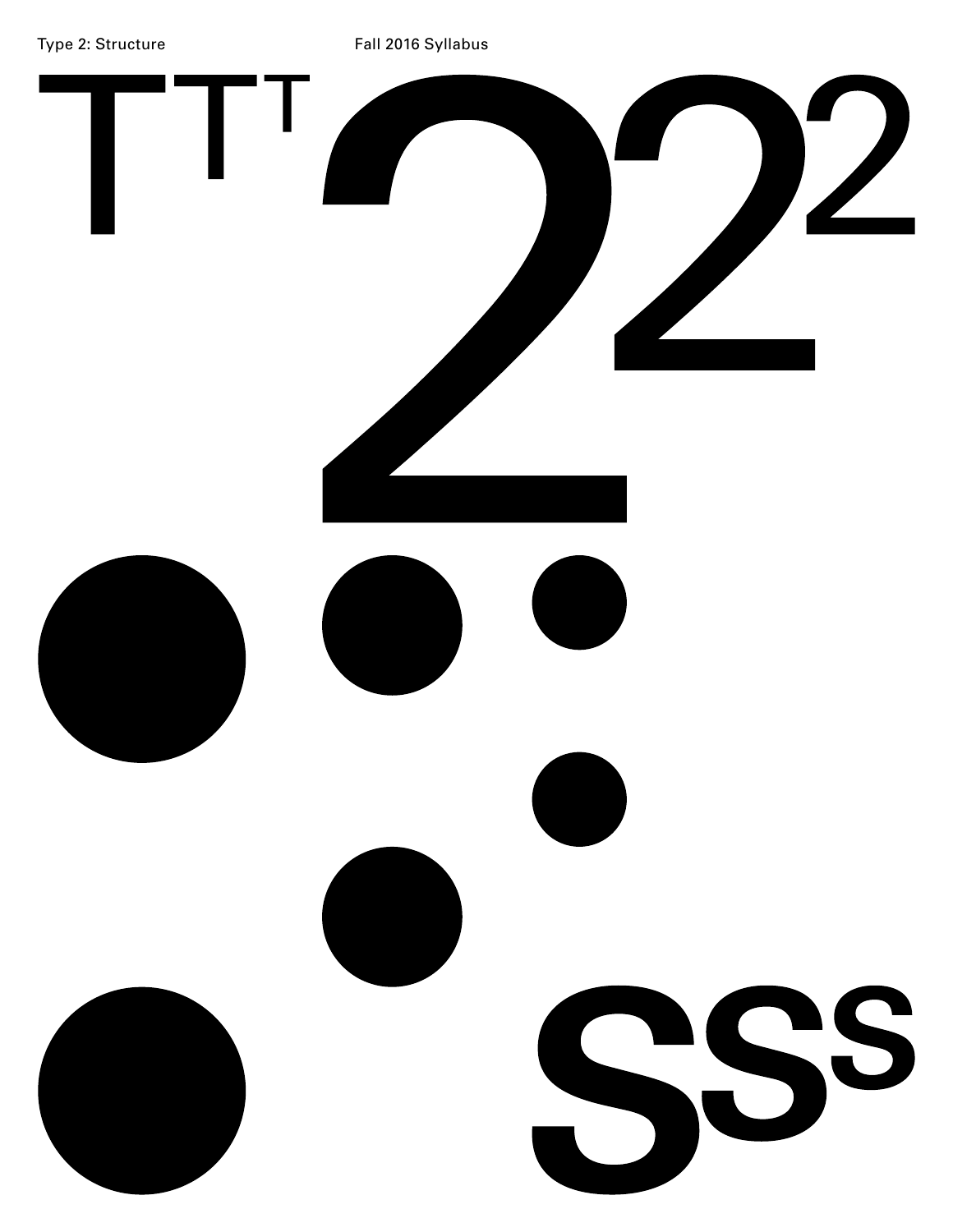Type 2: Structure Fall 2016 Syllabus

## **Welcome!**

Tuesdays, 2–6:50 pm 870 Raymond Room S870-210

Thursdays, 2-6:50 pm 1111 South Arroyo Room 338

Dante Carlos Instructor, Graphic Design

#### **Summary**

Type 2 is the second in the cumulative 4-part typography foundation sequence, and is a rigorous introduction to the fundamentals of typography, with emphasis on the formal aspects of designing with typographic elements, and the responsibilities inherent in working with language.

#### **Assignments**

**Typographic Structures: Album Cover**  Week 1–8

An eight week layout exercise, using only type, and culminating in a printed workbook containing 40 designs.

#### **Type Specimen** Week 9–14

A project to design a poster and booklet about a specific typeface, exploring its history, formal qualities and various uses.

Typographic Structures workbook, and type specimen poster/booklet are due Week 14.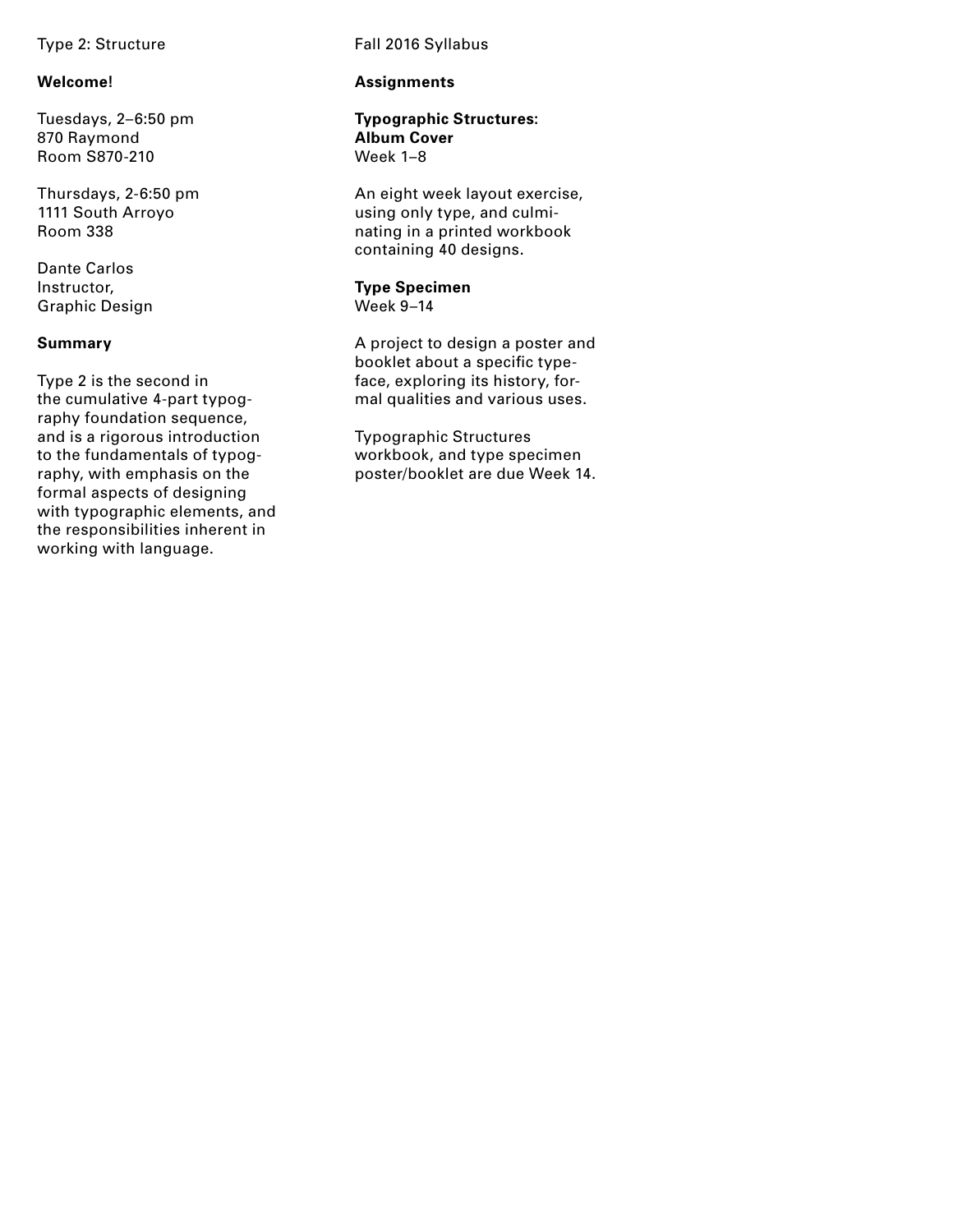**Typography is the way written language looks and works.** It is both aesthetic and functional: typography that is visually engaging invites the viewer or user to read a text, and legible typography allows them to understand what's being communicated.

**Words—and the spaces between words—form the basic units of typography.** With just these two parts alone, a designer or artist has a nearly unlimited range of expression. As a class, we will look at both.

**Typography can perform many functions and have many personalities.** Whether it's a systemic table of data, or a flashy billboard, or an expressive and animated motion piece (and everything inbetween), a designer can use type to add nuance that can help a user navigate a text, or make a piece of communication more distinct.

**In our first assignment, we'll demonstrate how a single typeface can behave in multiple ways.** Each week, we will create typographic compositions for a record cover by manipulating elements of visual design (such as scale, negative space, alignment, order, density, symmetry/asymmetry, and alignments, etc).

By changing these basic parameters, designers can direct the way someone reads a text (heirarchy), or how their eye moves around the typographic space in an interesting way.

All compositions will be complied into a reference book, which will be due at the end of the term.

#### Type 2: Structure Type 2: Structure Fall 2016 Syllabus

**In the second assignment, each of you will thoroughly research and examine a different typeface and design printed pieces to educate the rest of us about it.** Through research, we will learn about who designed them, the technology used to create them, it's historical context, and how it's been used since.

Through examining a letterform's particular visual properties (such as their shape, stroke, stresses, proportion, weights, italics, etc.) you will see what makes one typeface distinct from another.

This research will be combined into a clearly designed and functional typographic specimen booklet and poster, which is also due at the end of the term.

At the end of the term, each of you should be able to confidently understand and talk about the formal properties of typographic elements, demonstrate how typographic choices enhance and clarify communication, see how type operates in different contexts, and to recognize typographic styles and historical precedents.